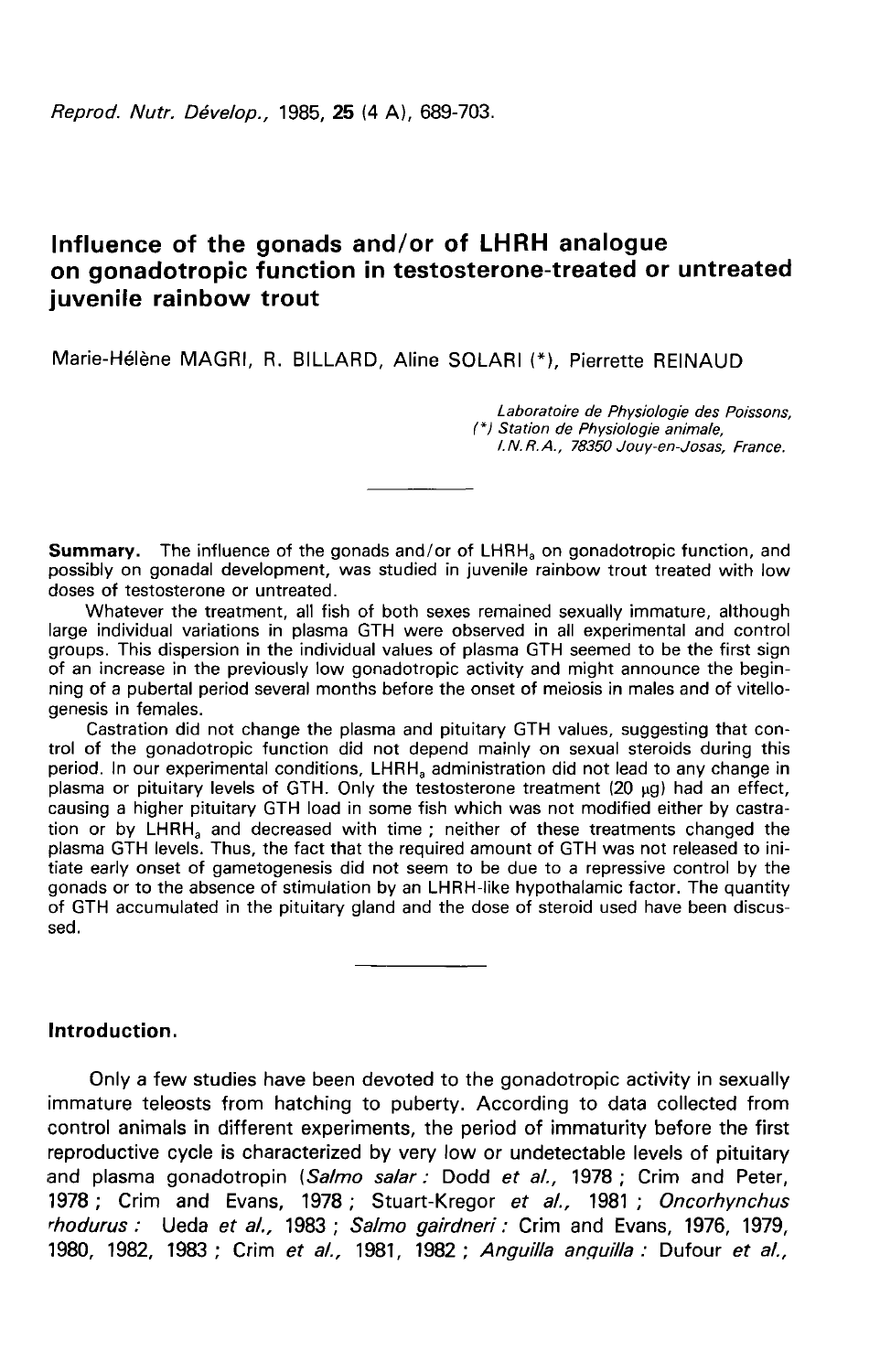1983 $a$ , b). The first sign of a change in gonadotropic activity in connection with the onset of sexual maturation in precocious Atlantic salmon is an increase in pituitary GTH level (Crim and Evans, 1978 ; Dodd et al., 1978 ; Stuart-Kregor et al., 1981); this was confirmed by an ultrastructural study of the pituitary , gonadotropic cells (Lindhal, 1980). A parallel increase in the plasma GTH level was low (Crim and Evans, 1978 ; Dodd et al., 1978) or undetectable (Stuart-Kregor et al., 1981).

Crim and Peter (1978) and Crim and Evans (1979) have shown the role of steroids in the modification of this gonadotropic activity. Testosterone implants in the pituitary gland of Atlantic salmon or in the perivisceral cavity of rainbow trout cause a rise in pituitary GTH level in both sexes. This action of steroids on the pituitary gonadotropin content is observed at an early age in rainbow trout (Van den Hurk, 1982) and in European eels (Dufour et al., 1983a, b). The accumulation of GTH in the pituitary gland after a steroid treatment has been confirmed by cytological studies of pituitary gonadotropic cells (Van Overbreeke and McBride, 1971 ; Olivereau and Chambolle, 1978, 1979 ; Sokolowska et al., 1978 ; Pantic and Lovren, 1978 ; Olivereau and Olivereau, 1979a, b ; Gielen et al., 1982). Pituitary response may vary according to the type of steroid used and the age and sex of the fish (Crim et al., 1981 ; Van den Hurk, 1982 ; Dufour et al., 1983a).

In the above studies that mostly used testosterone doses of around 20  $\mu$ g. the increase in pituitary GTH level was never accompanied by gonadotropin release in the circulation or by early stimulation of gametogenesis. Only Crim and Evans (1980) observed in vitro a pituitary GTH release from glands of immature animals previously loaded with testosterone in vivo. This release was obtained with LHRH or hypothalamic extracts of immature trout. More recently Crim and Evans (1982, 1983) and Magri et al. (1985) reported the existence of a positive testosterone feedback effect on the gonadotropic function, leading to early stimulation of spermatogenesis when larger doses of testosterone were administered.

In the present study, we examined the possible reasons for this non-release of the GTH accumulated in the pituitary after treatment with low doses (20  $\mu$ g) of testosterone : would it be due to the absence of hypothalamic hormone stimulation and/or to the existence of gonadal secretions suppressing the gonadotropic function ?

## Material and methods.

Animals. ― The 334 rainbow trout used were 9 months old in November 1981 and weighed 20 to 25 g. They belonged to a fish stock in which 54 % of the males and 9 % of the females had reached puberty at the age of 2 years (winter of 1982-1983) (Chevassus, personal communication). The fish came from the experimental fish farm of « Gournay sur Aronde ». They were brought to the laboratory one month before the experiments began and put in a recycled-water system (Petit, 1974) where they remained until the end of the study.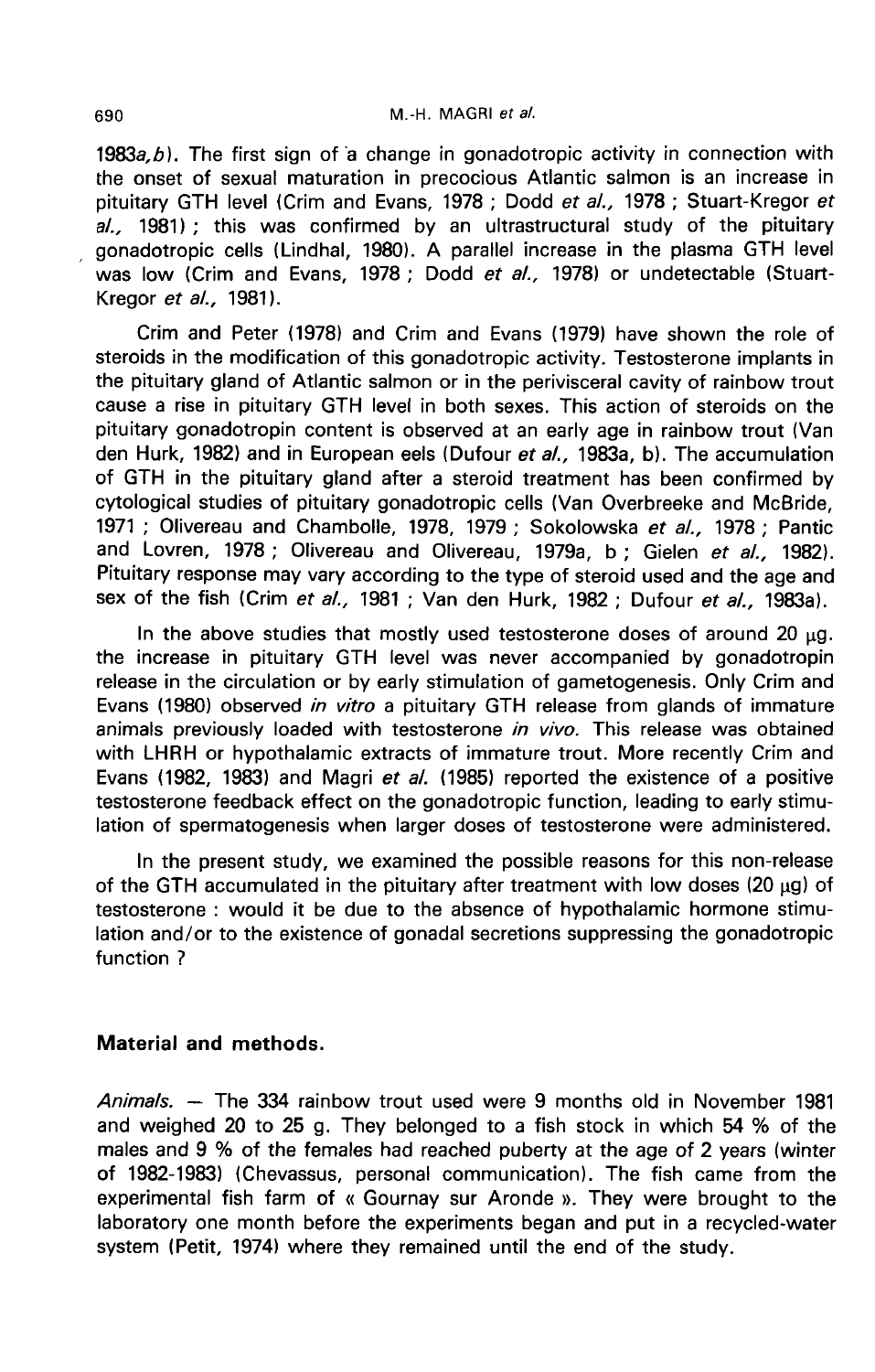Experimental design. — The experiment was carried out for 2 months and in natural conditions of photoperiod and temperature. The fish were given three types of treatment :<br>
- castration in November.

- 
- 
- testosterone implant 4 weeks later,<br>- repeated injections of LHRH for 3 weeks, 8 days after testosterone implant.

They were sacrificed at the beginning, middle and end of the experiment. The seven experimental groups, given one, two or three treatments, and their corresponding controls are shown in figure 1.

The criteria used were : eviscerated body weight, weight and maturation stage of the gonads, plasma and pituitary GTH levels.



FIG. 1.  $-$  Experimental design.

Dates of the various treatments and designations of the 16 control and experimental groups.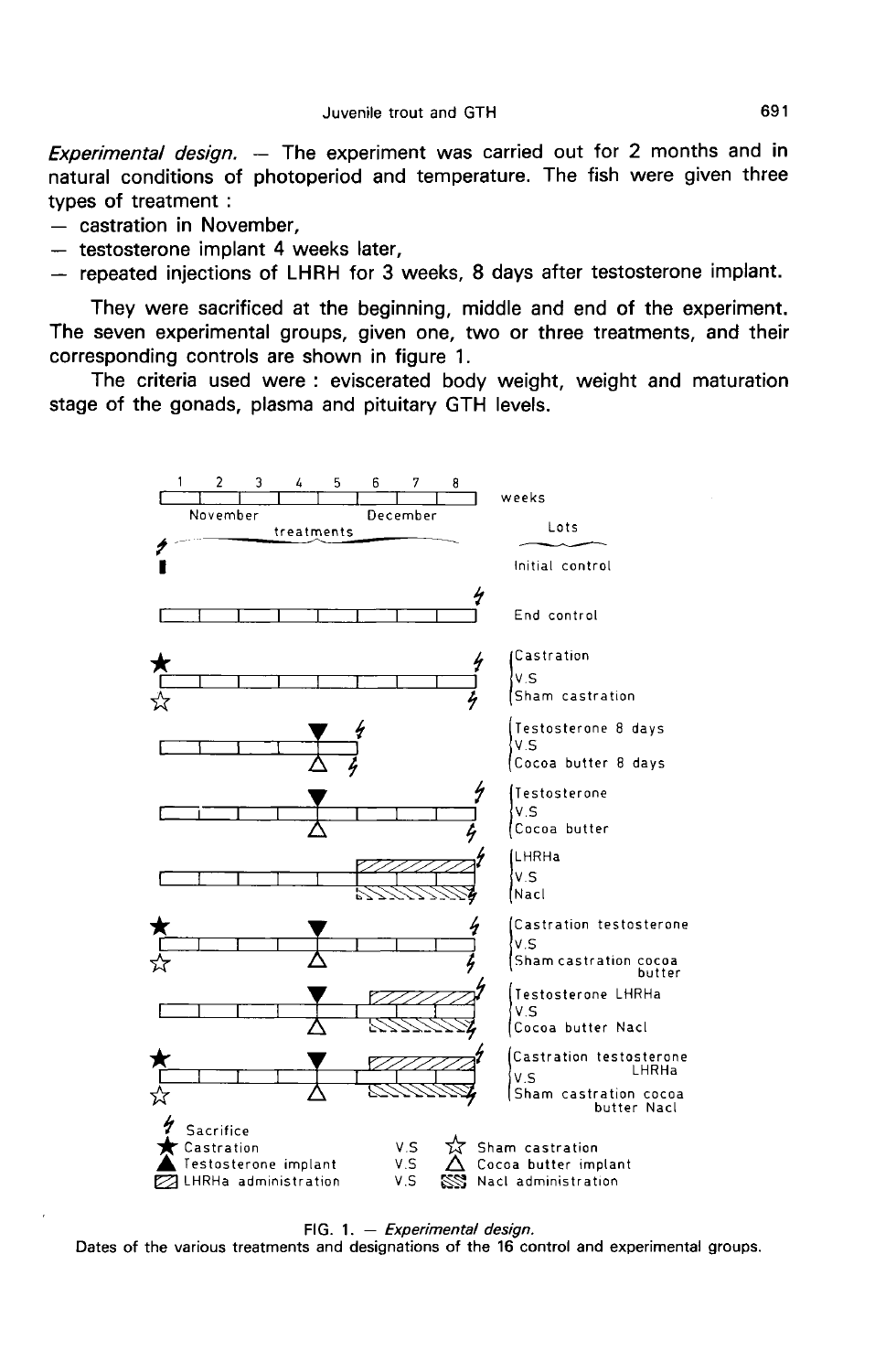Castration. - Castration was performed according to the method of Billard et al. (1976) using a binocular magnifier. The fish were anaesthetized during the whole operation with a cooled solution of phenoxy-ethanol perfused through the gills. After a ventral incision was made at the level of the pectoral fins, the anterior part of the gonads was detached by small clamps. The gonads were withdrawn backwards and cut off, and the incision was sutured with nylon thread.

In the sham operation the abdominal wall was opened and the gonads examined before the incision was sutured. The incision was then sprayed with antibiotics. The stitches were removed when the edges of the incision had closed.

The fish were starved for one week before and 10 days after the operation. From the time of the operation and until they were completely healed, the trout were kept in tanks of recycled water sterilized by ultra-violet radiation. Total castration was checked at the end of the experiment (96 % positive). The females could be distinguished from the males owing to the removal of the adipose fin at the time of castration.

Hormone administration. — Testosterone (17 $\beta$ -hydroxyandrostan-4-ene-3-one, Roussel) administered according to methods already described (Billard and Peter, 1977 ; Crim and Evans, 1979), was dissolved in molten pure cocoa butter and injected intraperitoneally into the fish  $(20 \mu q)$  of testosterone per fish in a volume of 200  $\mu$ l). The control animals received a blank cocoa butter implant. The presence of the implant was checked at the end of the experiment (95 % positive). The contract matter color in the color butter and ted intraperitoneally into the fish (20 µg of testosterone per fish in a volume 00 µl). The control animals received a blank cocoa butter implant. The sence of the implant

ethylamide ; Sigma) diluted in a 7 % sodium chloride solution and injected intraperitoneally (0.025  $\mu$ g/g body weight in a volume of 200  $\mu$ I) three times a week for 3 weeks. The controls received a solution of 7 % NaCl in the same conditions.

Determination of plasma and pituitary gonadotropin. — Immediately after the pituitaries were taken they were ground in 500  $\mu$ l of saline. Samples of pituitary homogenates and blood were stored over crushed ice before centrifugation. Blood plasma and pituitary supernatants were removed and stored at  $-20^{\circ}$ C until analysis. Glycoprotein GTH content was determined by a radioimmunoassay similar to that applied to carp GTH (Breton et al., 1971) using an antibody against pure t-GTH (Breton et al., 1976) and <sup>125</sup>l-labelled pure female salmon GTH.

Determination of stage of gonadal development.  $-$  After the animals were sacrificed, the gonads were withdrawn and treated according to the usual histological methods, i.e. fixation in Bouin Holland's fluid, then dehydration and embedding in Paraplast. The 5-um thick sections of the males were stained with Regaud's hematoxylin, orange G, aniline blue and those of the females with Heindenhein's Azan (Gabe, 1968).

Statistical analysis. — The mean value, standard deviation, standard error of the mean and coefficient of variation were calculated for each of the four variables measured, i.e. body weight, gonad weight, plasma and pituitary GTH levels.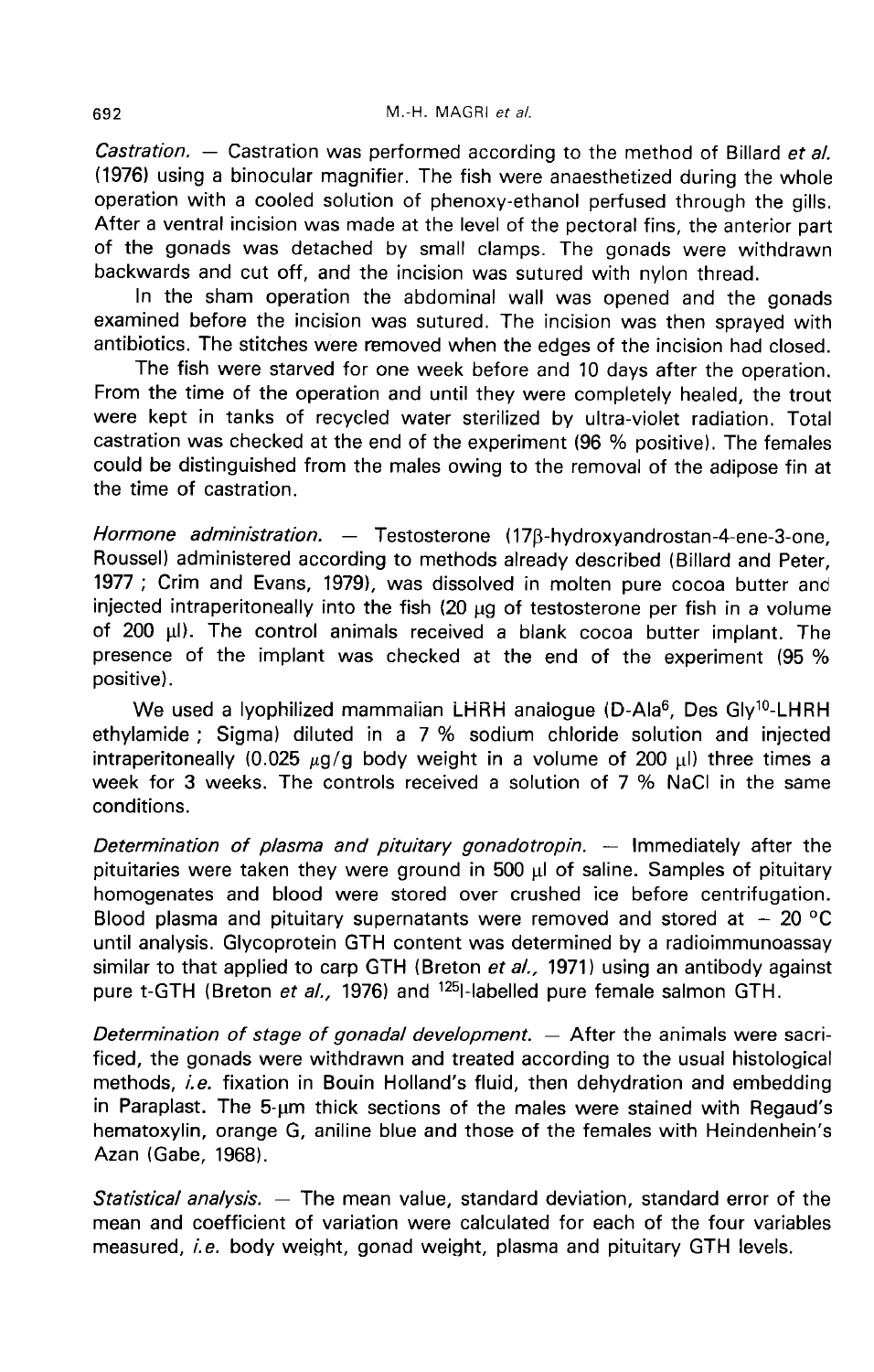

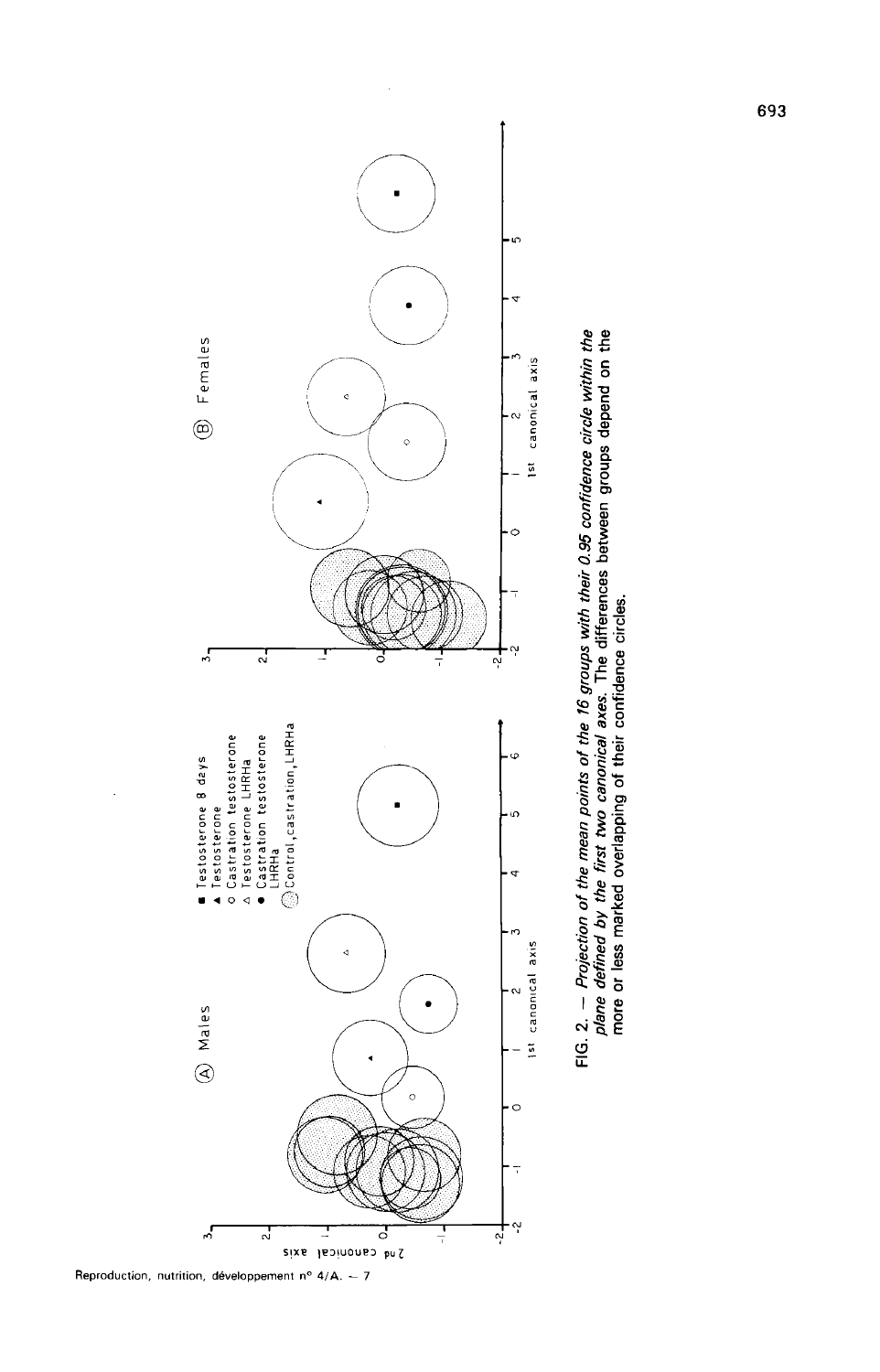As the number of lots (16) and fish (334) was large (the latter were characterized by four variables), the data were studied by multivariate analysis (Lefèbvre, 1983) based on a simultaneous analysis of all measured variables. The generalized distance (D<sup>2</sup>) of Mahalanobis (Solari et al., 1982 ; Lefèbvre, 1983) was used to compare the lots, two by two, by calculating the distance  $(D^2)$  between the lots. The significance of the calculated  $D^2$  was tested by Fisher-Snedecor's Ftest to determine which lots were different from the others and to pool the similar ones. The relative part, or contribution, of the variables in the separation of the lots was expressed in percentage. The distance between the 16 lots was visualized by the mean points of each lot with their 0.95 confidence circle in a plane defined by the first two canonical axes (linear combinations of the 4 biological variables). The more or less marked overlapping of the circles shows the similitude or difference between the lots. In a normal within-lot distribution, 2/3 of the individuals of a lot were located within the confidence circle of radius 1.

The programs used were developed by Lefebvre et al. (1981) and the data were processed on a Wang 2200P microcomputer.

# Results.

Because three lots of castrated fish were used, gonad weight was not considered in the first approach involving all the lots (16) and variables (body weight, plasma and pituitary GTH). Two large groups having significant (P  $\leq$ 0.005)  $D^2$  values were found in both males and females. The first canonical axis alone, accounting for 88 (males) and 91 % (females) of the total variability, separated the five testosterone-treated lots from the others (fig. 2a, b).

The non-overlapping of the different lots along the second canonical axis in the group that was not treated with testosterone (control, LHRH, and castration lots) (fig. 2) could be explained by a variability in mean body weight which ranged between 19.0 and 36.0 g (table 1a, b). The pituitary GTH levels recorded in those lots were always below or equal to 5.7 ng/pituitary (table 1a, b).

The five lots in the testosterone-treated group were discriminated by the first canonical axis owing to significant  $D^2$  values (fig. 1a, b). However, a more thorough analysis of the data showed that, contrary to the individuals of the control lots, two-thirds of those of each lot were not located in their 0.67 confi-<br>dence circle (fig. 3a, b). Indeed, besides the testosterone-LHRH<sub>a</sub> (males) and The non-overlapping of the different lots along the second canonical axis in<br>the group that was not treated with testosterone (control, LHRH<sub>a</sub> and castration<br>lots) (fig. 2) could be explained by a variability in mean bod weight, plasma and pituitary GTH). Two large groups having significant ( $P < 0.005$ ) D<sup>2</sup> values were found in both males and females. The first canonical axis alone, accounting for 88 (males) and 91 % (females) of the tot individuals, one with a pituitary GTH level similar to the controls (on the left of the circle) and one with a higher pituitary GTH level (fig. 2a, b; table 2a, b).

The pituitary GTH level of fish sacrificed 8 days after testosterone implant was significantly ( $P < 0.005$ ) higher than that of the other four lots killed one month later ; the pituitary GTH levels of the latter were similar (table 2a, b).

Pituitary GTH played a very important role in the separation of the lots, its contribution to  $D^2$  reaching 82 (males) and 91 % (females). The contribution of body weight was 15 (males) and 7 % (females), whereas that of plasma GTH was only 8 % (males and females).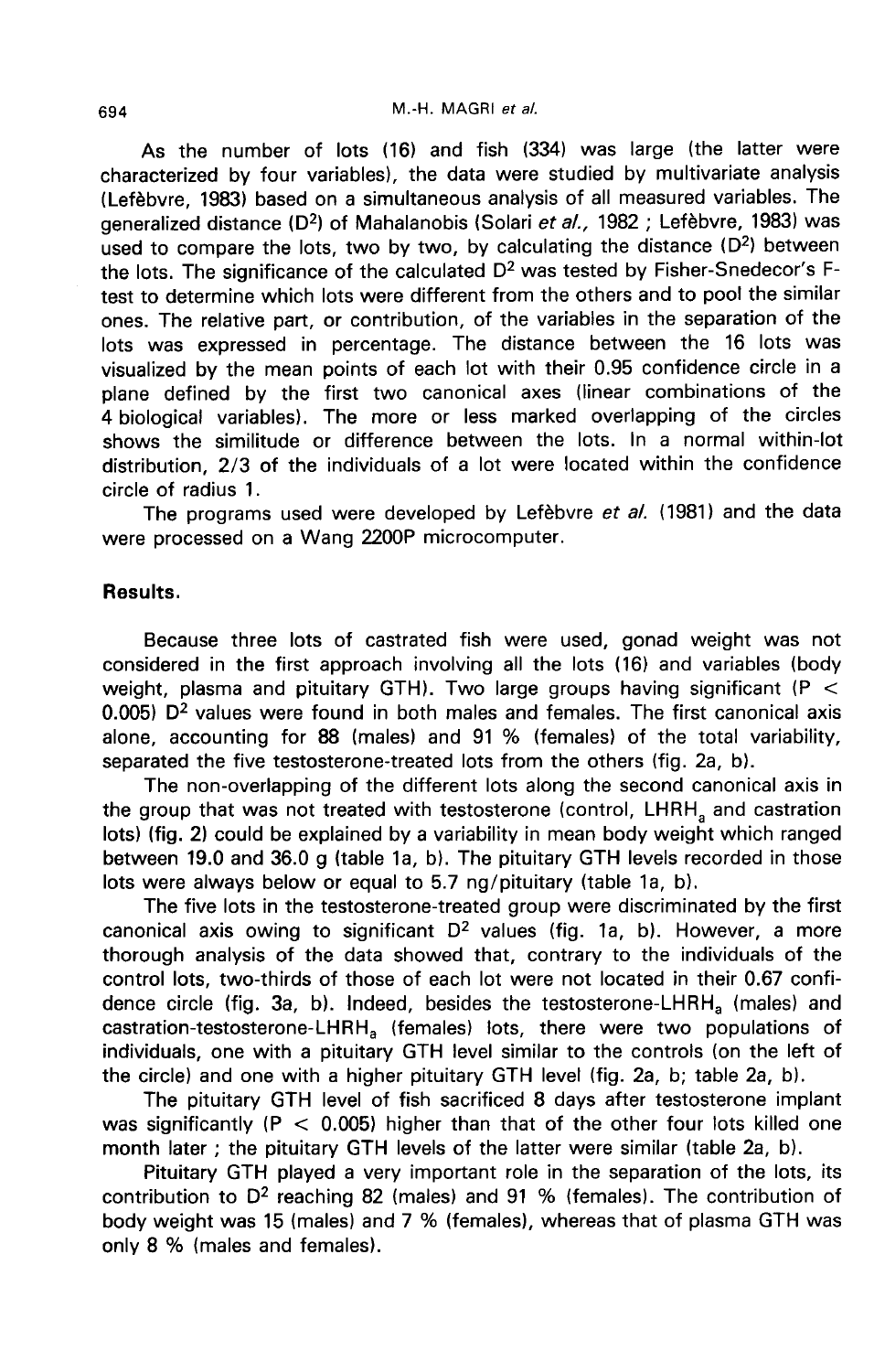| ¢<br>г |
|--------|
| ٠      |
| ш      |
|        |
| r      |
|        |
|        |

Mean values of body weight, gonad weight, plasma and pituitary GTH measured in 9 different control groups and 7 experimental groups of males.

|                    | Pituitary<br>ng/Pit.<br>5H         | $2.4 \pm 0.3$<br>(38.5)                              | $2.9 \pm 0.1$<br>(14.5)                       | $3.0 \pm 0.1$<br>$\frac{3}{2}$                        | $2.6 \pm 0.2$<br>(24)                         | $3.2 \pm 0.2$<br>E                     | $5.0 \pm 0.1$<br>$\widehat{\mathbf{e}}$                                                              | $5.5 \pm 0.2$<br>$\frac{3}{2}$                                         | $2.6 \pm 0.2$<br>(28)                        | $2.6 \pm 0.5$<br>(57)                         |
|--------------------|------------------------------------|------------------------------------------------------|-----------------------------------------------|-------------------------------------------------------|-----------------------------------------------|----------------------------------------|------------------------------------------------------------------------------------------------------|------------------------------------------------------------------------|----------------------------------------------|-----------------------------------------------|
| Control males      | Plasma<br>GTH<br>ng/ml             | $3.6 \pm 0.9$<br>Ê                                   | $1.5 \pm 0.5$<br>(104)                        | $2.5 \pm 0.8$<br>$\overline{107}$                     | $4.0 \pm 0.8$<br>(68)                         | $4.5 \pm 1.1$<br>$\tilde{P}$           | $2.3 \pm 1.3$<br>(181)                                                                               | $3.1 \pm 0.9$<br>(100)                                                 | $4.1 \pm 1.2$<br>(96)                        | $3.4 \pm 2.5$<br>(226)                        |
|                    | weight<br>Gonad<br>ō               | $29.1 \pm 4.4$ 0.015 $\pm$ 0.002<br>(45) (47.5)      | $0.012 \pm 0.002$<br>(∉                       | $38.9 \pm 3.7$ 0.025 $\pm$ 0.003<br>(31) (46)<br>(46) | $29.4 \pm 1.4$ $0.022 \pm 0.003$<br>(17) (49) | $27.0 \pm 3.1 0.014 \pm 0.002$<br>(34) | $38.2 \pm 5.4$ 0.025 $\pm$ 0.003<br>(34.5)                                                           | $23.3 \pm 2.3$ 0.017 $\pm$ 0.003<br>ශු                                 | $0.011 + 0.002$<br>$\overline{2}$            |                                               |
|                    | weight<br>Body<br>ō                |                                                      | $23.8 \pm 2.4$<br>මූ                          |                                                       |                                               | $\overline{\mathbf{3}}$                | (44.5)                                                                                               | ඹූ                                                                     | $23.1 \pm 3.1$<br>(42)                       | $39.6 \pm 3.7$ 0.023 $\pm$ 0.003<br>(29) (45) |
|                    | Group                              | Sham castr.<br>တ<br>$\mathbf{I}$<br>$\epsilon$       | Cocoa butter<br>$\frac{6}{10} = \frac{1}{10}$ | Cocoa butter<br>$n = 11$                              | $n = 12$<br><b>NaCl</b>                       | cocoa butter<br>Sham castr.<br>$n = 9$ | Cocoa butter<br>$n = 10$<br>NaCl                                                                     | cocoa butter<br>Sham castr.<br>$\overline{1}$<br>NaCl<br>$\frac{1}{2}$ | Initial control<br>$\Xi$<br>$\frac{1}{2}$    | End control<br>$\tilde{a}$<br>$\frac{1}{2}$   |
| Experimental males | Pituitary<br>ng/Pit.<br><b>H19</b> | $2.6 \pm 0.6$<br>(9.5)                               | 42.7 $\pm$ 4.1<br>(27.5)                      | 2.7<br>$14.5 \pm$<br>ලූ                               | $3.4 \pm 0.3$<br>(32)                         | $11.6 \pm 2.8$<br>$\overline{3}$       | $25.3 \pm 3.6$<br>$\left( 43\right)$                                                                 | 3.4<br>$\overline{5}$<br>$22.1 \pm$                                    |                                              |                                               |
|                    | Plasma<br>ng/ml<br>$\overline{5}$  | $2.5 \pm 0.5$<br>$\overline{3}$                      | $3.3 \pm 1.5$<br>(132)                        | $1.1 \pm 0.6$<br>(173)                                | $2.9 \pm 0.9$<br>(113)                        | $3.5 \pm 1.2$<br>(128)                 | $1.3 \pm 1.0$<br>(241)                                                                               | $2.9 \pm 0.6$<br>86)                                                   |                                              |                                               |
|                    | weight<br>Gonad<br>ö               | $\overline{\phantom{a}}$<br>$\overline{\phantom{a}}$ | 5.3 0.026 $\pm$ 0.005<br>(52.5)               | $2.7$ 0.020 $\pm$ 0.016<br>(27)                       | $2.3$ 0.023 $\pm$ 0.002<br>(35.5)             | ł<br>$\mathsf{I}$                      | $3.0$ 0.038 $\pm$ 0.006<br>$\widehat{8}$                                                             | I<br>I                                                                 | variation in %.                              |                                               |
|                    | weight<br>Body<br>O)               | $25.3 \pm 1.4$<br>(23.5)                             | (46.5)<br>$32.1 \pm$                          | $33.7 \pm$<br>$\overline{8}$                          | $30.8 \pm$<br>$\overline{\mathcal{S}}$        | 2.2<br>$25.7 \pm$<br>$\mathbf{a}$      | 38.7 ±<br>$\overline{3}$                                                                             | ္<br>$24.5 \pm$<br><u>୍ର</u>                                           | SEM.                                         |                                               |
|                    | Group                              | Castration<br>$\frac{8}{1}$<br>$\overline{a}$        | Testosterone<br>8 days<br>$\frac{8}{1}$       | Testosterone<br>;ן = ⊓                                | LHRH <sub>a</sub> $n = 12$                    | Testosterone<br>Castration<br>$n = 15$ | Testosterone<br>$\begin{array}{c}\n\mathsf{LHRH}_{\mathsf{a}} \\ \mathsf{L}=\mathsf{9}\n\end{array}$ | Testosterone<br>Castration<br>$L = 16$<br>$L = 16$                     | Values are Mean $\pm$<br>( ): Coefficient of |                                               |

695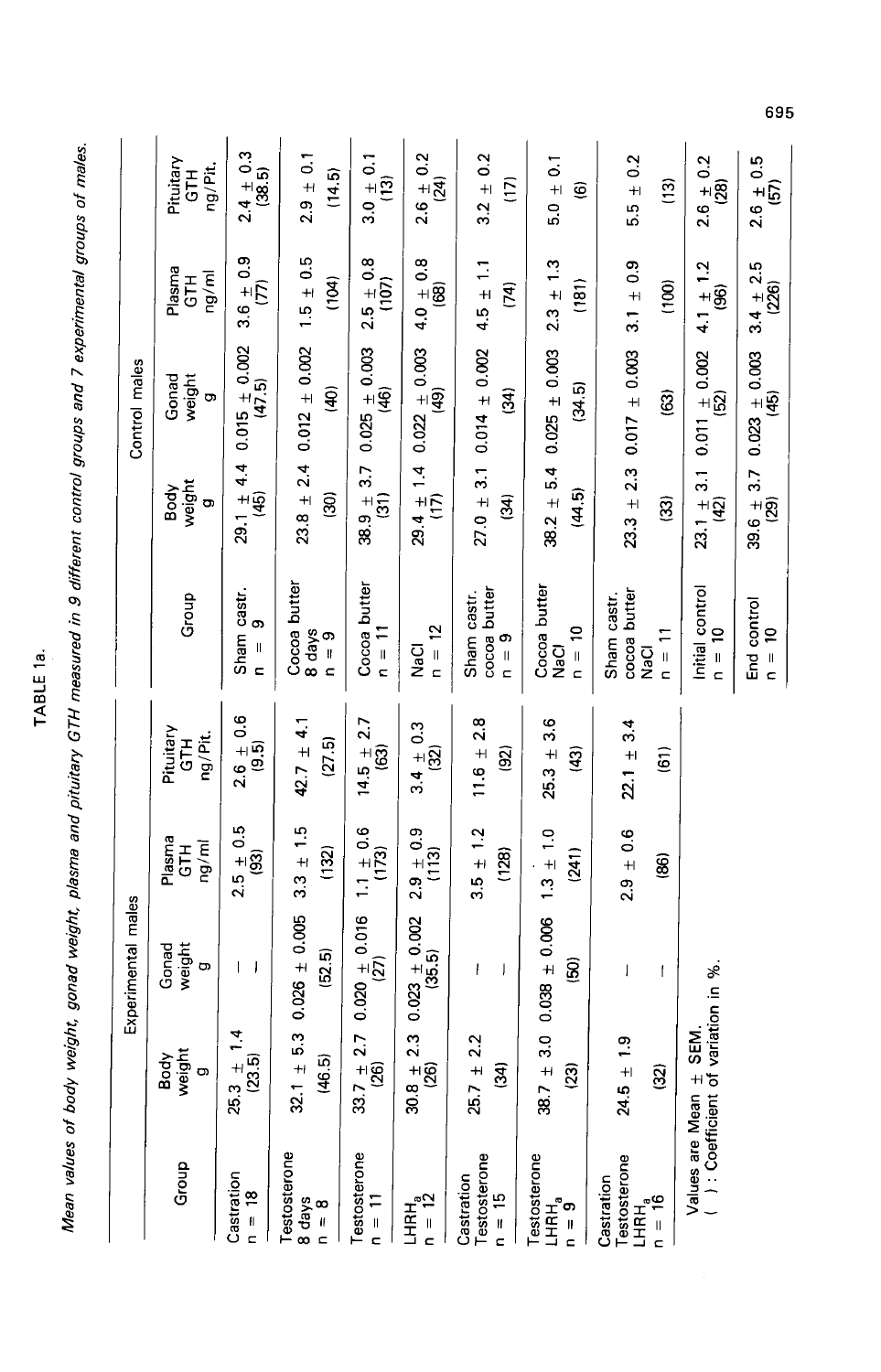| <br> <br> <br> <br>                       |  |  |
|-------------------------------------------|--|--|
| ֪ׅ֡֬֝֬֝֬֝֬֝֬֝֬֝֬֝<br>$\ddot{\phantom{0}}$ |  |  |
|                                           |  |  |
| j                                         |  |  |
| .<br>.<br>.                               |  |  |
|                                           |  |  |
|                                           |  |  |
|                                           |  |  |
|                                           |  |  |
|                                           |  |  |
|                                           |  |  |
|                                           |  |  |

TABLE 1b.

 $2.9 \pm 0.2$ <br>(16)  $2.4 \pm 0.1$ <br>(16)  $\frac{3.2\,\pm\,0.2}{(23)}$  $2.8 \pm 0.1$ <br>(9)  $5.7 \pm 0.4$  $4.3 \pm 1.5$  $3.2 \pm 0.1$  $5.0 \pm 0.1$ Pituitary<br>GTH Mean values of body weight, gonad weight, plasma and pituitary GTH measured in 9 different control groups and 7 experimental groups of females. ng/Pit.  $(105)$  $(16)$  $(24)$  $\widehat{\mathbf{e}}$  $5.4 \pm 1.6$ <br>(101)  $5.3 \pm 1.5$ <br>(81)  $3.5 \pm 1.0$ <br>(96)  $\frac{1.8 \pm 0.9}{(139.5)}$  $4.4 \pm 1.8$  $4.6 \pm 1.2$  $2.1 \pm 1.3$  $3.6 \pm 1.1$ Plasma<br>GTH ng/ml  $(108)$  $(121)$  $(187)$  $\overline{2}$  $23.7 \pm 1.8$  0.055  $\pm$  0.005  $35.1 \pm 1.7$  0.065  $\pm$  0.003  $19.0 \pm 2.6$  0.029  $\pm$  0.010<br>(45) (45)  $32.5 \pm 3.5$  0.052  $\pm$  0.066<br>(37) (40)  $29.8 \pm 3.1$  0.053  $\pm$  0.04  $25.4 \pm 2.7$  0.048  $\pm$  0.004<br>(31) (25)  $28.5 \pm 3.6$  0.051  $\pm$  0.005  $36.9 \pm 4.4$  0.059  $\pm$  0.006<br>(34) (34) Control females Gonad<br>weight  $\widehat{33}$  $(15)$  $\overline{35}$  $(23)$ o, weight  $(31.5)$ Body  $(46)$  $(14)$  $(27)$ Ģ, Initial control Sham castr.<br> $n = 12$ Cocoa butter Cocoa butter Cocoa butter cocoa butter cocoa butter Sham castr. Sham castr. Group  $n = 13$  $n = 13$  $\frac{6}{10} = \frac{10}{9}$  $n = 9$  $n = 8$  $n = 8$ ក្នុ<br>ខ NaCl NaCl  $12.4 \pm 5.2$ <br>(102)  $2.7 \pm 0.1$ <br>(7)  $3.1 \pm 0.1$ <br>(7)  $39.0 \pm 1.1$  $17.5 \pm 3.1$  $21.4\,\pm\,3.1$  $29.5 \pm 3.1$  $ng/Fit.$ Pituitary E<br>UT  $\overline{45}$  $(32)$  $\overline{56}$  $\widehat{\mathbf{e}}$  $1.0 \pm 0.6$ <br>(180)  $3.0 \pm 1.4$ <br>(122)  $4.2 \pm 1.2$ <br>(88.5)  $2.4 \pm 0.8$  $5.0\,\pm\,1.8$  $5.8 \pm 1.2$  $2.3 \pm 1.0$  $(105.5)$ Plasma<br>GTH ng/ml  $(126)$  $(108)$ ඹ Experimental females  $27.0 \pm 3.2$  0.053  $\pm$  0.005<br>(31) (24)  $25.0 \pm 1.7$  0.046  $\pm$  0.002  $34.6 \pm 3.3$  0.072  $\pm$  0.006  $39.6 \pm 7.7$  0.067  $\pm$  0.007<br>(48) (48) Gonad weight  $(27)$ Values are Mean  $\pm$  SEM.<br>( ): Coefficient of variation in %.  $\overline{15}$  $\overline{1}$  $\overline{1}$  $\bar{\rm I}$ İ  $\sigma$  $\vert \ \vert$  $\frac{0}{3}$  $23.4 \pm 2.3$  $25.3 \pm 2.1$ weight Body  $+8$ වූ  $(26)$  $\widehat{8}$ බූ  $\sigma$ 27.5 Testosterone Testosterone Testosterone Testosterone Testosterone Group Castration Castration Castration  $L = 7$  $LHRH_3$ n = 9  $n = 10$  $R = 9$ <br> $R = 8$  $n = 10$  $L = \begin{bmatrix} 1 \\ 9 \\ 9 \end{bmatrix}$  $n = 6$ 

 $2.3 \pm 0.4$ <br>(51)

 $5.7 \pm 1.9$ <br>(109)

 $37.1 \pm 2.8$  0.056  $\pm$  0.005<br>(25) (29)

End control

 $\Gamma = n$ 

 $\frac{11}{11}$ 

696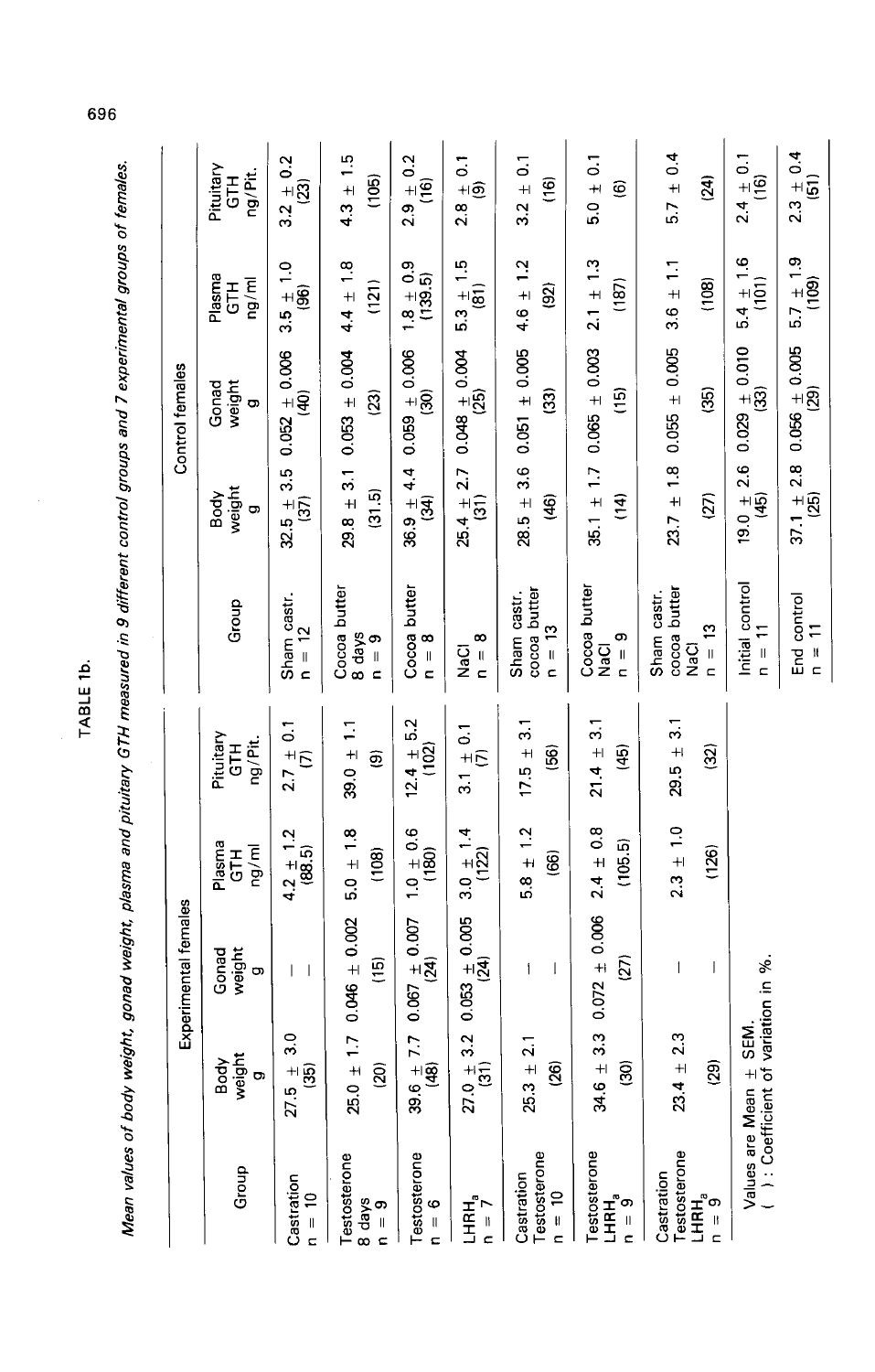#### TABLE<sub>2</sub>

|                                                 | Males                |                        | Females                                         |                      |                       |  |
|-------------------------------------------------|----------------------|------------------------|-------------------------------------------------|----------------------|-----------------------|--|
| Group                                           | A                    | в                      | Group                                           | A                    | в                     |  |
| Testosterone<br>8 days                          | (0)                  | $42.7 + 4.1$<br>(8)    | Testosterone<br>8 days                          | (0)                  | $39.0 \pm 1.1$<br>(9) |  |
| Testosterone                                    | $3.9 + 0.4$<br>(4)   | $20.6 \pm 0.6$<br>(7)  | Testosterone                                    | 4.9 $\pm$ 1.3<br>(3) | $19.9 \pm 8.7$<br>(3) |  |
| Castration<br>Testosterone                      | $2.7 \pm 0.2$<br>(8) | $21.7 \pm 2.4$<br>(7)  | Castration<br>Testosterone                      | $6.3 \pm 1.9$<br>(3) | $22.3 \pm 2.7$<br>(7) |  |
| Testosterone<br>LHRH <sub>a</sub>               | (0)                  | $25.3 + 3.6$<br>(9)    | Testosterone<br>LHRH,                           | $7.2 \pm 0.2$<br>(2) | 24.9 $\pm$ 2.5<br>(7) |  |
| Castration<br>Testosterone<br>LHRH <sub>2</sub> | $5.0 + 0.1$<br>(4)   | $27.5 \pm 3.1$<br>(12) | Castration<br>Testosterone<br>LHRH <sub>a</sub> | $\{0\}$              | $39.5 \pm 1.0$<br>(9) |  |

Mean pituitary GTH level (in ng/pit) of two populations of individuals resulting from multivariate analysis (see fig. 3) in each of the five testosterone-treated groups.

Values are Mean + SEM.

( ): Number of individuals.

A: Pituitary GTH of individuals located within the area of controls; B: Pituitary GTH of individuals located outside the area of controls.

There was wide individual variability in plasma GTH in all the lots : in the final control lot (males) it ranged between 0 and 25.5 ng/ml and in the testosterone-8 day lot (females) between 0.8 and 15.2 ng/ml. This heterogeneity led to coefficients of variation ranging between 66 and 241 % (table 1a, b). There was no correlation between pituitary and plasma levels of GTH.

Histological analysis of gonadal maturation stages evidenced that all the fish were sexually immature, whatever the treatment(s). Male germ cells were represented only by spermatogonia and female cells by oocytes in previtellogenesis. Furthermore, the contributions of gonadal weight to  $D<sup>2</sup>$  were only 4 (males) and 5 % (females) when studied in the 13 lots of uncastrated fish. The observations made with 3 variables were confirmed with 4 variables, *i.e.* plasma GTH contributed very little (males 1 %, females 2 %), body weight more (males 13 %, females 6 %) and pituitary GTH a great deal (males 82 %, females 87 %).

The pituitary GTH levels of males and females were the same in the control, castration and LHRH lots on the one hand and in the five testosterone-treated lots on the other (table 1a, b).

## Discussion.

Between 9 and 11 months of age, sham operation, injection of NaCl or of cocoa butter, or a combination of these three treatments, did not lead to any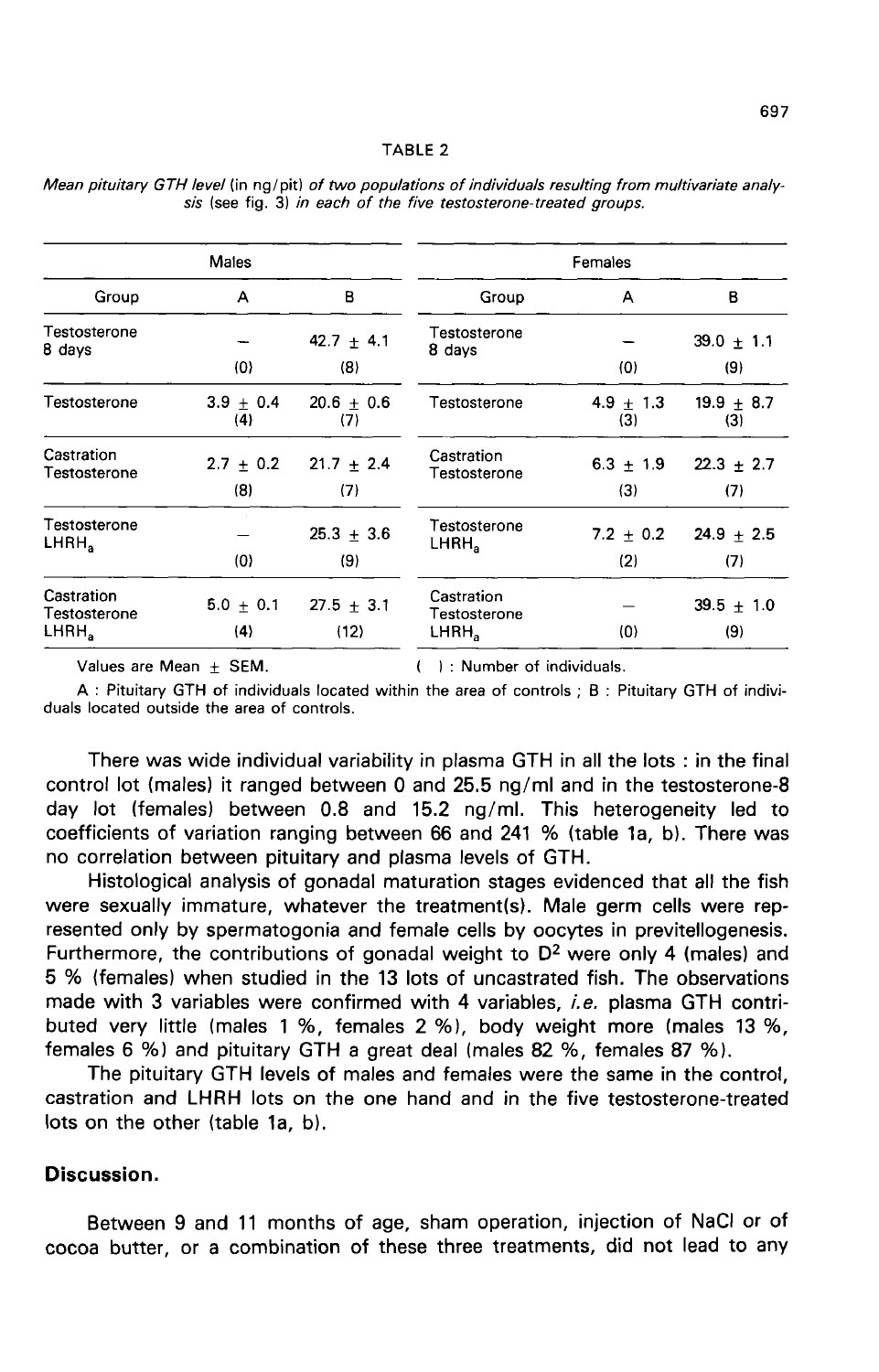

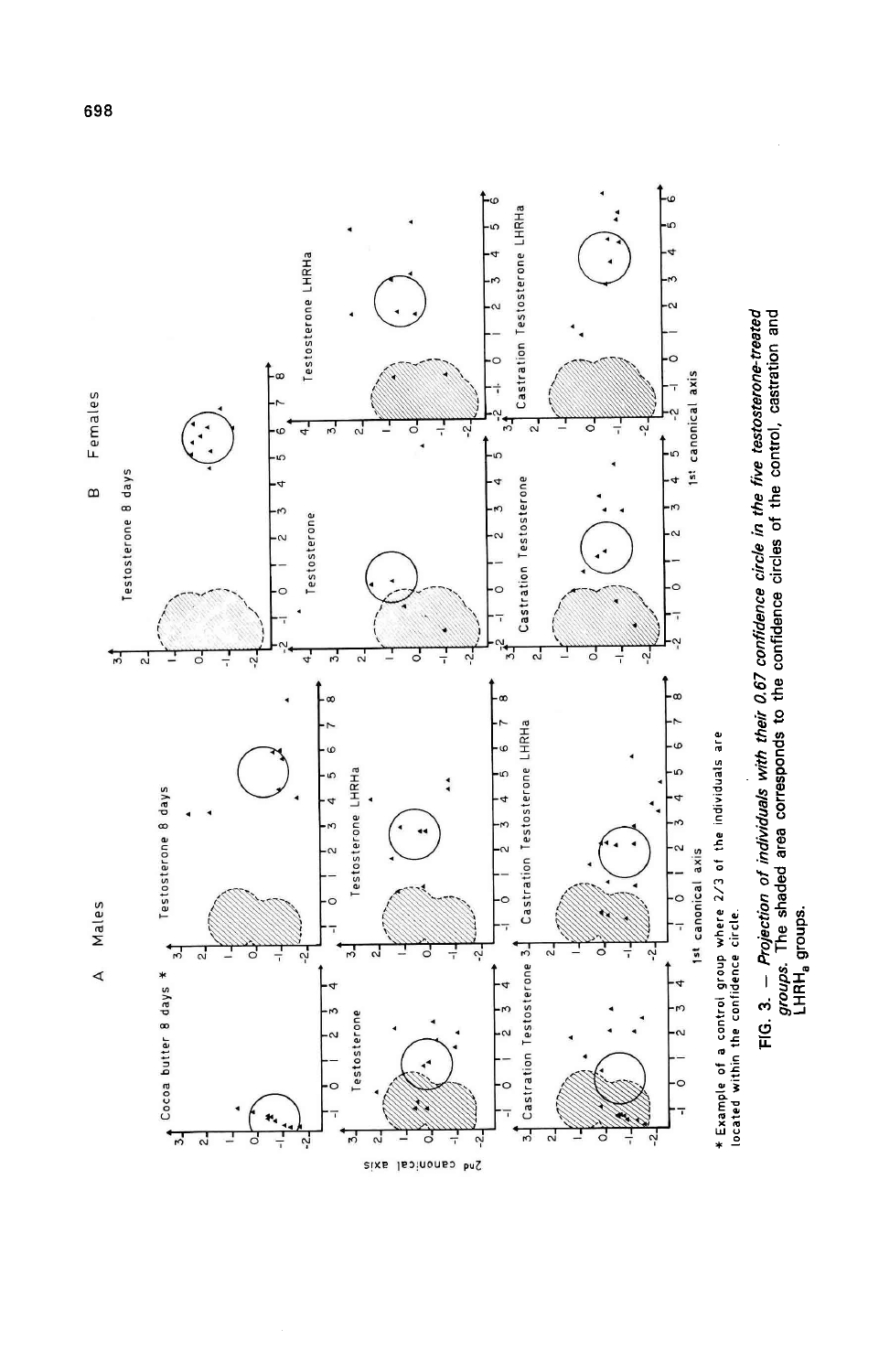changes in body or gonad weight or in plasma or pituitary GTH levels as compared to the intact controls.

Compared to the other biological variables, the preponderant influence of pituitary GTH in the separation of the testosterone-treated lots from the others was clearly demonstrated by the D<sup>2</sup> of Mahalanobis.

Our results confirm that gonadotropic activity was low during the period of immaturity (see Introduction). However, large individual variations in plasma GTH levels were recorded during the two experimental months. This heterogeneity has never been reported before in juvenile fish and was independent of pituitary GTH levels. This dispersion of individual values « as an indication of short and aleatory variations in the concentrations of the hormone » (Zohar, 1982) might reflect the possible pulsatile nature of gonadotropic secretion. This would account for the adjustments of the whole hormonal system at the initiation of puberty. We might venture to make an analogy with mammals in which the pubertal period is characterized by a release of gonadotropins increasing in frequency and amplitude (see review by Levasseur, 1977 ; Levasseur and Thibault, 1980). Thus, the pubertal period in rainbow trout, characterized by a higher gonadotropic activity, seems to precede the onset of meiosis in males and of vitellogenesis in females by several months (at the age of 9 months or earlier).

Castration did not cause any increase in mean blood GTH level, confirming the results of Crim et al. (1982) and Gielen et al. (1982), and it did not lead to any decrease in the dispersion of the individual plasma GTH values. These results suggest that it is not the sex steroids (or other gonadal secretions) which repress the gonadotropic function during the juvenile stage. Likewise, the dispersion of the individual values, interpreted as early gonadotropic activity, is independent of gonadal steroid action. The sex steroids only take over the control of the gonadotropic function at full puberty since trout castrated at the age of 6 months showed higher plasma GTH levels after one year than the controls which were in full spermatogenesis at that time (Billard *et al.,* 1982).<br>In our experimental conditions, LHRH<sub>a</sub> did not cause any modification in plasma and pitu spermatogenesis at that time (Billard et al., 1982).<br>In our experimental conditions, LHRH<sub>a</sub> did not cause any modification in

plasma and pituitary GTH levels and did not lead to any gonadal development. These observations confirm results obtained with larger doses of LHRH<sub>a</sub> in vitro after short-term hormonal stimulation (Crim and Evans, 1980) or in vivo after longterm stimulation (Crim and Evans, 1983). On the other hand, repeated administration of LHRH in platyfish brings about a more or less early gonadotropic cell differentiation and testis maturation that vary according to animal genotype (Bao and Kallman, 1982). In mammals, the secretion of GNRH is intermittant and this discontinuity is necessary for hormonal action (see review of Knobil, 1980). In prepubertal female macaques the administration of physiological doses of GNRH at suitable intervals leads to early sexual development (Wildt et al., 1980). Because of the contradictory results obtained after the utilization of LHRH in two different species of teleost, it would be necessary to reexamine the dose, time and length of application and the type of GNRH and form of stimulation used. Additional investigations will be required to explain this difference in the results.

The dose of 20  $\mu$ g of testosterone stimulated the synthesis of pituitary GTH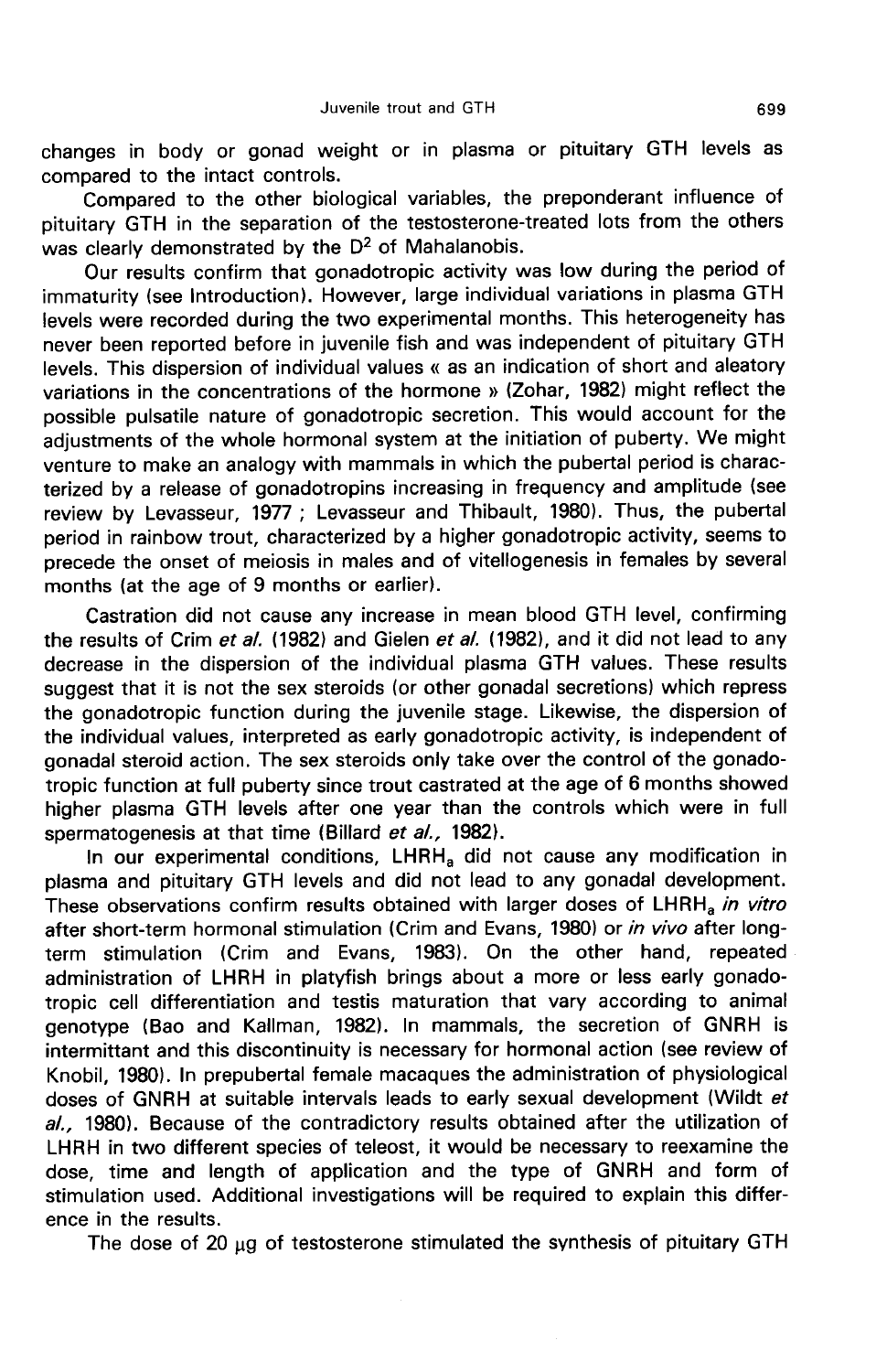in all the treated lots without any release of circulatory GTH or stimulation of gametogenesis. This confirms previous observations of Crim and Evans (1979, 1980), Crim et al. (1981) and Gielen et al. (1982, 1983) using the same dose. In the present study as in that of Magri et al. (1985) using larger testosterone doses, the treated animals could be distributed into two groups according to pituitary GTH level. These differences in pituitary response to the same hormone dose might be related with age at first maturation (Magri et  $a/$ , 1985). Fish in which a response was recorded would be the ones maturing early (at 2 years). In these animals pituitary GTH, which was high 8 days after testosterone implant, decreased by half after one month. Our results are contrary to those of Crim and Evans (1979) using the same dose and application time ; they noted a time-dependent increase in pituitary GTH. At the present time, this discrepancy can only be explained by differences in experimental conditions such as temperature and animal age. In our study, this decrease in pituitary gonadotropin with time suggests that the hormone stimulation used (20  $\mu$ g) was not sufficient to maintain GTH synthesis in the pituitary gland.

The decrease in pituitary GTH persisted, the average plasma GTH level was The pituitary gland.<br>
The decrease in pituitary GTH persisted, the average plasma GTH level was<br>
unchanged, and the gonads remained immature independently of repeated LHRH<sub>a</sub><br>
injections. In our experimental conditions. LH ing premaring grands in pituitary GTH persisted, the average plasma GTH level was<br>unchanged, and the gonads remained immature independently of repeated LHRH<sub>a</sub><br>injections. In our experimental conditions, LHRH<sub>a</sub> given alon testosterone was neither a factor of gonadotropin synthesis nor of gonadotropin release. Castration associated with testosterone administration did not change plasma GTH levels. It may be concluded that the non-release of accumulated pituitary GTH observed in all studies using testosterone doses lower than or equal to  $20 \mu g$  did not seem to depend on repressive control by the gonads or on the absence of LHRH-like stimulation. This non-release might be due to the fact that the pituitary load of mobilizable GTH was not large enough to be released into the circulation and induce precocious gametogenesis. However, after an increase in pituitary GTH content owing to larger testosterone doses, GTH is released into the plasma and leads to the onset of gametogenesis (Crim and Evans, 1983 ; Magri et al., 1985). The releasing role of LHRH is then fully expressed since it leads to a faster and sometimes larger increase in plasma GTH level than when testosterone is used alone (Crim and Evans, 1983).

> Recu en mars 1985. Accept6 en avril 1985.

Acknowledgements. - The authors wish to thank Mr. Marie and Mr. Le Brenn for their scientific assistance in caring for the fish, Dr. Breton and Mrs. Zambroni for the radioimmunoassays, Mr. Lefebvre and Mrs. Boitard for the statistical analysis and Messrs. GaII6, Slagmulder and Scandolo for the illustrations.

Résumé. Influence des gonades et/ou du LHRH<sub>a</sub> sur la fonction gonadotrope chez la truite arc-en-ciel juvénile traitée ou non par la testostérone.

Chez la truite arc-en-ciel juvénile traitée ou non par la testostérone à faible dose, l'influence des gonades et/ou du LHRH, est étudiée sur la fonction gonadotrope et éventuellement sur le développement des gonades.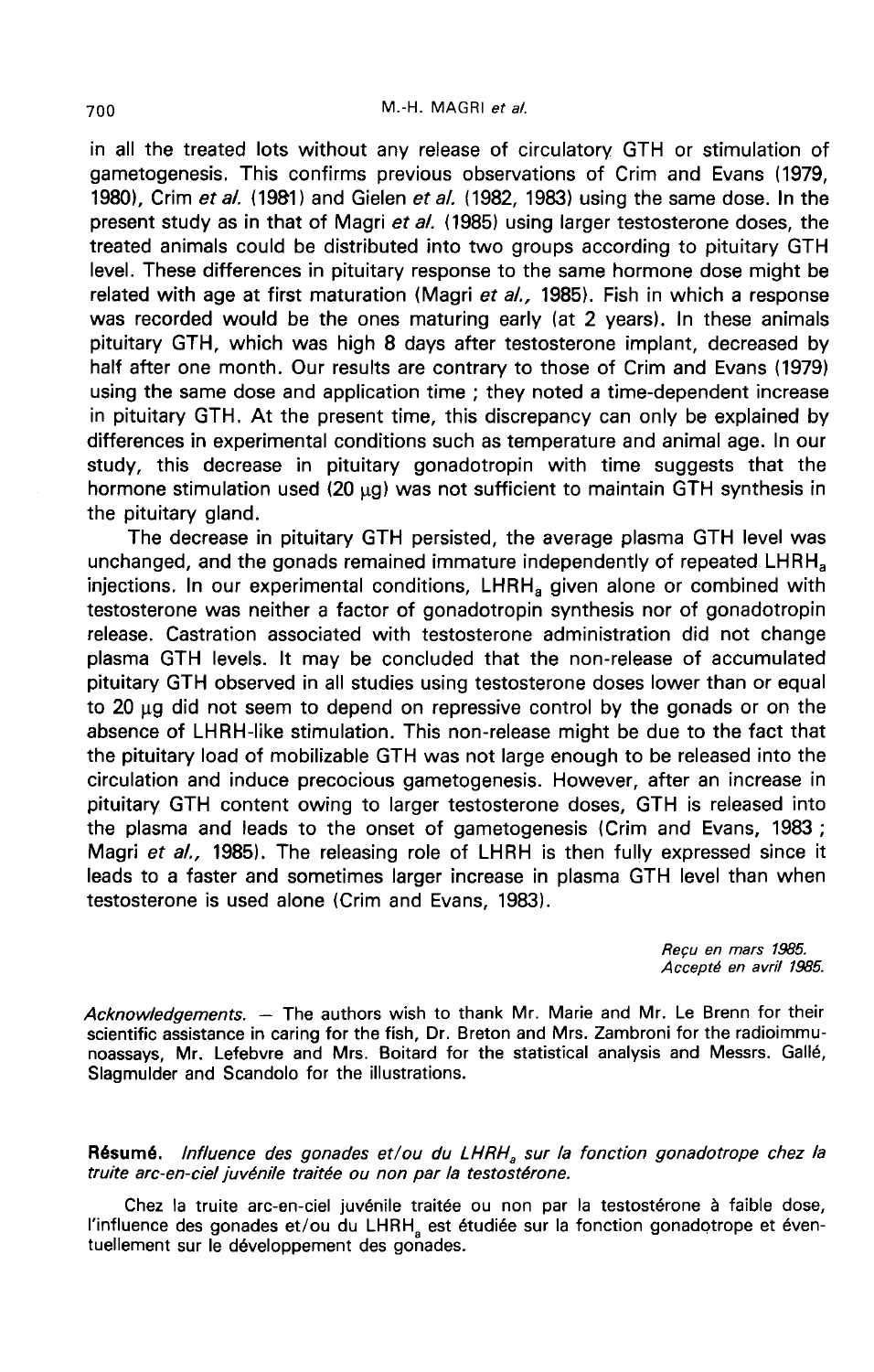#### Juvenile trout and GTH

Quelque soient les traitements et le sexe, tous les animaux restent sexuellement immatures bien que des variations individuelles plasmatiques importantes de la GTH soient observées dans tous les lots témoins et expérimentaux. Cette dispersion des valeurs individuelles de la GTH plasmatique serait les premiers signes d'une augmentation de l'activité gonadotrope jusqu'alors faible et caractériserait le début de la période pubertaire qui précéderait de plusieurs mois l'entrée en méiose des mâles ou le début de la vitellogenèse des femelles.

La castration ne modifie pas les valeurs plasmatiques et hypophysaires en GTH, indi-La castration ne modifie pas les valeurs plasmatiques et nypophysaires en GTH, indi-<br>quant que le contrôle de la fonction gonadotrope durant cette période n'est pas principale-<br>ment assuré par les stéroïdes sexuels. Dans

Seul le traitement par la testostérone  $(20 \mu q)$  a un effet : il provoque, pour une partie des animaux, une charge hypophysaire en GTH plus élevée qui n'est modifiée ni par la cas-Seul le tratiement par la testostérone  $(20 \mu g)$  a un effet : il provoque, pour une partie<br>des animaux, une charge hypophysaire en GTH plus élevée qui n'est modifiée ni par la cas-<br>tration ni par le LHRH<sub>a</sub> et qui diminue modifient pas les teneurs en GTH plasmatique.

La non-libération d'un niveau de GTH convenable qui permettrait un déclenchement précoce de la gamétogenèse ne serait donc pas due à une répression des gonades ou à l'absence de stimulation par un facteur hypothalamique de type LHRH, La quantité de GTH accumulée dans l'hypophyse et la dose de stéroïde utilisée sont discutées.

### References

- BAO I. Y., KALLMAN K. D., 1982. Genetic control of the hypothalamo-pituitary axis and the effect of hybridization on sexual maturation (Xiphophorus, pisces, Poeciliidae). J. exp. Zool., 220, 297-309.
- BILLARD R., PETER R. E., 1977. Gonadotropin release after implantation of anti-estrogens in the pituitary and hypothalamus of goldfish, Carassius auratus. Gen. comp. Endocrinol., 32, 213-220.
- BILLARD R., RICHARD M., BRETON B., 1976. Stimulation de la secretion gonadotrope hypophysaire après castration chez la Truite arc-en-ciel ; variation de la réponse au cours du cycle reproducteur. C.R. Acad. Sci. Paris, Sér. D., 283, 171-174.
- BILLARD R., CRIM L. W., PETER R. E., BRETON B., 1982. Long-term changes in plasma and pituitary GTH after castration of rainbow trout at an immature stage, p. 50. In C. J. J. RICHTER, H. J. Th. GOOS, Proceed. int. Symp. Reproductive physiology of fish, Wageningen, Netherlands.
- BRETON B., JALABERT B., REINAUD P., 1976. Purification of gonadotropin from rainbow trout (Salmo gairdneri R.) pituitary glands. Ann. Biol. anim. Bioch. Biophys., 16, 25-36.
- BRETON B., KANN G., BURZAWA-GERARD E., BILLARD R., 1971. Dosage radio-immunologique d'une hormone gonadotrope de carpe (Cyprinus carpio L.) C.R. Acad. Sci. Paris, Sér. D, 272, 1515-1517.
- CRIM L. W., EVANS D. M., 1976. Gonadotropic hormone treatment of rainbow trout (Salmo gairdneri) ; plasma hormone profile following a single injection. J. Fish. Res. Board Can., 33, 2841-2844.
- CRIM L. W., EVANS D. M., 1978. Seasonal levels of pituitary and plasma gonadotropin in male and female Atlantic salmon parr. Can. J. Zool., 56, 1550-1555.
- CRIM L. W., EVANS D. M., 1979. Stimulation of pituitary gonadotropin by testosterone in juvenile rainbow trout Salmo gairdneri. Gen. comp. Endocrinol., 37, 192-196.
- CRIM L. W., EVANS D. M., 1980. LH-RH-stimulated gonadotropin release from the rainbow trout pituitary gland : an in vitro assay for detection of teleost gonadotropin-releasing factor(s). Gen. comp. Endocrinol., 40, 283-290.
- CRIM L. W., EVANS D. M., 1982. Positive steroid feedback on gonadotropic hormone in juvenile rainbow trout : evidence of gonadotropin synthesis and release following testosterone administration via silastic capsules, p. 23. In C. J. J. RICHTER, H. J. Th. GOOS, Proceed. int. Symp. Reproductive physiology of fish, Wageningen, Netherlands.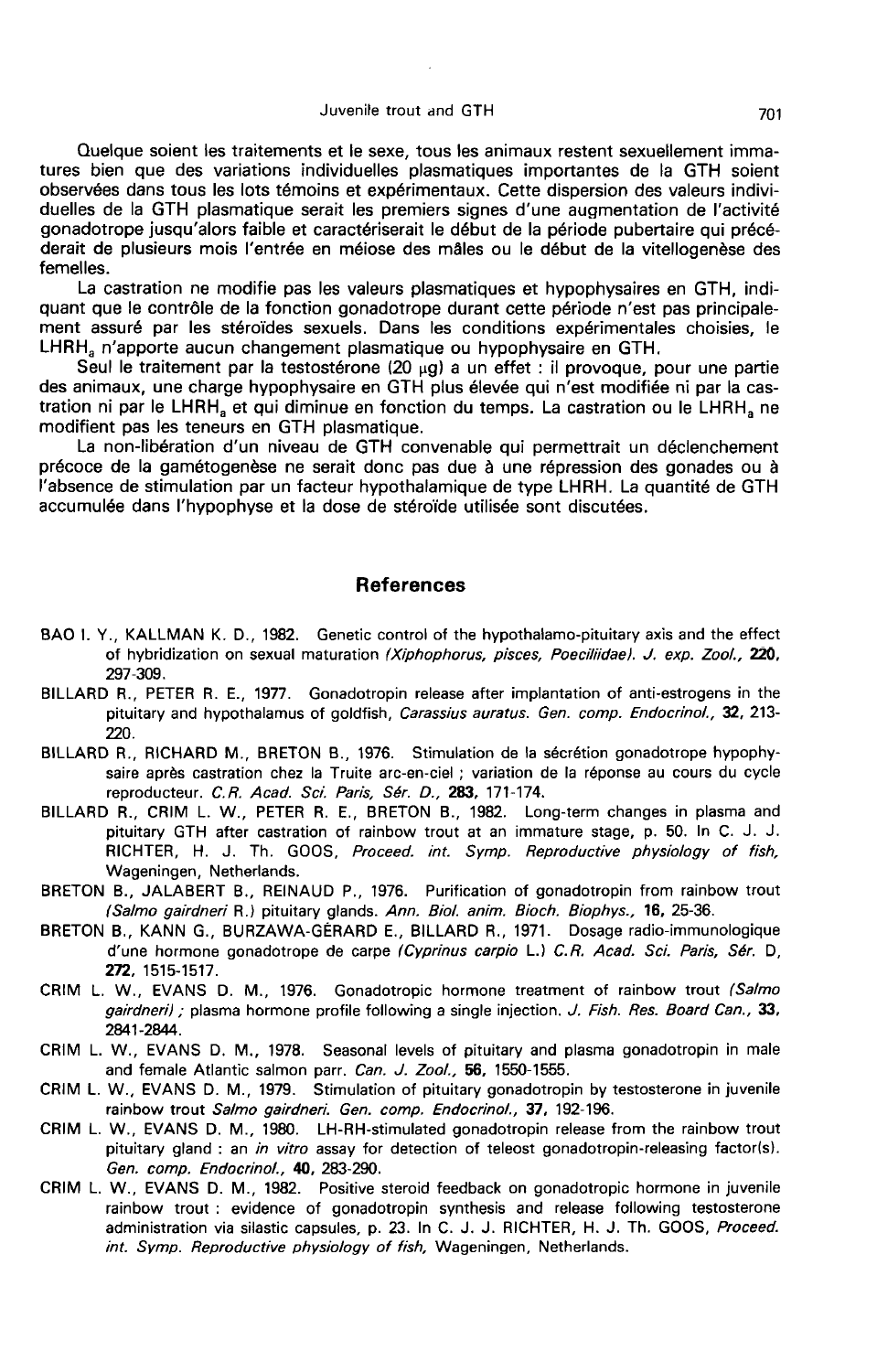- CRIM L. W., EVANS D. M., 1983. Influence of testosterone and/or luteinizing hormone releasing hormone analogue on precocious sexual development in the juvenile rainbow trout. Biol. Reprod., 29, 137-142.
- CRIM L. W., PETER R. E., 1978. The influence of testosterone implantation in the brain and pituitary on pituitary gonadotropin levels in Atlantic salmon parr. Ann. Biol. anim. Bioch. Biophys., 18, 689-694.
- CRIM L. W., PETER R. E., BILLARD R., 1981. Onset of gonadotropic hormone accumulation in the immature trout pituitary gland in response to estrogen or aromatizable androgen steroid hormones. Gen. comp. Endocrinol., 44, 374-381.
- CRIM L. W., BILLARD R., GENGE P. D., IDLER D. R., 1982. The influence of immature gonads on onset of gonadotropic hormone accumulation in the juvenile rainbow trout pituitary gland. Gen. comp. Endocrinol., 48, 161-166.
- DODD J. M., STUART-KREGOR P. A. C., SUMPTER J. P., CRIM L. W., PETER R. E., 1978. Premature sexual maturation in the Atlantic salmon Salmon salar L., 101-104. In P. J. GAILLARD, H. H. BOER, Comparative endocrinology. Elsevier/North Holland biomed., Press, Amsterdam.
- DUFOUR S., DELERUE-LE BELLE N., FONTAINE Y. A., 1983a. Effects of steroid hormones on pituitary immunoreactive gonadotropin in European freshwater eel Anguilla anguilla L. Gen. comp. Endocrinol., 52, 190-197.
- DUFOUR S., DELERUE-LE BELLE N., FONTAINE Y. A., 1983b. Development of a heterologous radioimmunoassay for eel (Anguilla anguilla) gonadotropin. Gen. comp. Endocrinol., 49, 404-413.

GABE M., 1968. Techniques histologiques. Masson Ed., Paris, 1 113 pp.

- GIELEN J. Th., GOOS H. J. Th., PEUTE J., VAN DEN BOSCH R. A., VAN OORDT P. G. W. J., 1982. The brain-pituitary-gonadal axis in the rainbow trout, Salmo gairdneri : gonadal hormones and the maturation of gonadotropic cells. Cell Tiss. Res., 225, 45-56.
- GIELEN J. Th., GOOS H. J. Th., 1983. The brain-pituitary-gonadal axis in the rainbow trout, Salmo gairdneri. II. Direct effect of gonadal steroids on the gonadotropic cells. Cell Tissue Res., 233, 377-388.
- KNOBIL E., 1980. The neuroendocrine control of the menstrual cycle. Rec. Progr. Horm. Res., 36, 53-88.
- LEFEBVRE J., 1983. Introduction aux analyses statistiques multidimensionnelles. Masson, Paris, 275 pp. (3<sup>e</sup> éd., augmentée d'exemples d'applications).
- LEFEBVRE J., BOITARD M., REY J. F., 1981. Logiciels d'analyses statistiques multidimensionnelles sur micro-ordinateurs. Masson, Paris, 148 pp.
- LEVASSEUR M. C., 1977. Thoughts on puberty. Initiation of the gonadotropic function. Ann. Biol. anim. Biochim. Biophys., 17, 345-361.
- LEVASSEUR M. C., THIBAULT C., 1980. De la puberté à la sénescence. La fécondité chez l'Homme et les autres Mammifères. Collection « INRA Actualités scientifiques et agronomiques », Masson Ed., 120 p.
- LINDHAL K., 1980. The gonadotropic cell in parr, precocious parr male and smolt of the Atlantic salmon, Salmo salar. An immunocytological, light- and electron microscopical study. Acta zool. (stock. H.J, 61, 117-125.
- MAGRI M. H., SOLARI A., BILLARD R., REINAUD P., 1985. Influence of testosterone on precocious sexual development in immature rainbow trout. Gen. comp. Endocrinol., 57, 411-421.
- OLIVEREAU M., CHAMBOLLE P., 1978. Ultrastructure des cellules gonadotropes de I'Anguille normale et après injection d'œstradiol. C.R. Acad. Sci. Paris, 287 D, 1409-1412.
- OLIVEREAU M., CHAMBOLLE P., 1979. Ultrastructure of gonadotrophs in the eel following oestradiol treatment. Proc. ind. nat. Sci. Acad., B 45, 478-482.
- OLIVEREAU M., OLIVEREAU J., 1979a. Effect of estradiol-170 on the cytology of the liver, gonads and pituitary, and on plasma electrolytes in the female freshwater eel. Cell Tissue Res., 199, 431-454.
- OLIVEREAU M., OLIVEREAU J., 1979b. Estradiol positive feedback on gonadotropic (GTH) cells in freshwater male silver eels. Gen. comp. Endocrinol., 39, 247-261.
- PANTIC V., LOVREN M., 1978. The effects of female gonadal steroids on carp pituitary gonadotropic cells and oogenesis. Folia anat. iugoslav., VII, 25-34.